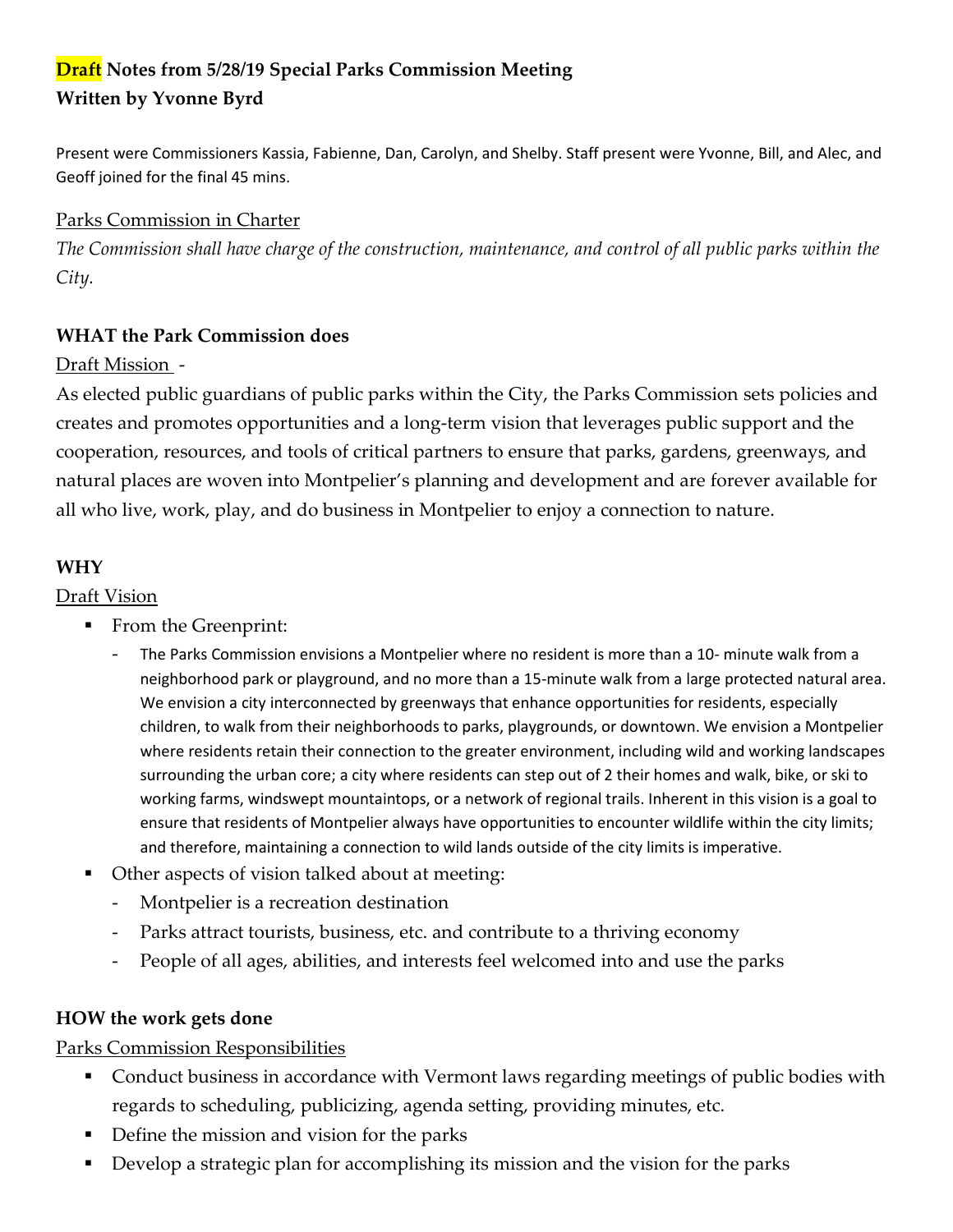- Identify a work plan with specific actions and a timeline
- Seek resources and opportunities for reaching the targeted outcomes
- Establish and maintain relationships with necessary partners
	- Council (clarity about leadership in establishing new parks, \$ in budget)
	- City Manager's Office
	- Community Services Department & Recreation
	- Police (feedback about dog complaints)
	- Public Works
	- Planning Office
	- Conservation Commission
	- Montpelier Alive
	- Montpelier Schools
	- Tree Board
	- Montpelier Development Association
- Advocate for \$\$ in budget, needed ordinances, adoption of Greenprint, etc.
- Engage with the public to generate understanding of park priorities and support
- Utilizing information and input from the Parks Director set and refine priorities, policies, and a long-term parks management plan
- Protect special natural places and corridors, using tools such as public ownership, conservation easements, trail easements, and zoning regulations

# Noted activities excluded from Parks Commission responsibilities

- **Micro-management of Director**
- Favoring one group over another in policy
- Establishing or overseeing dog parks

# Park Director Responsibilities

The Parks Commission cedes broad authority to the Park Director whose responsibility includes, but is not limited to:

- Operate and maintain the parks
- Make decisions about usage and resources
- Manage the budget
- **Coordinate events**
- Manage other staff and volunteers
- Respond to complaints
- Solve problems
- Seek guidance, when needed, from the Commission regarding a specific operational matter, though this is not a requirement.